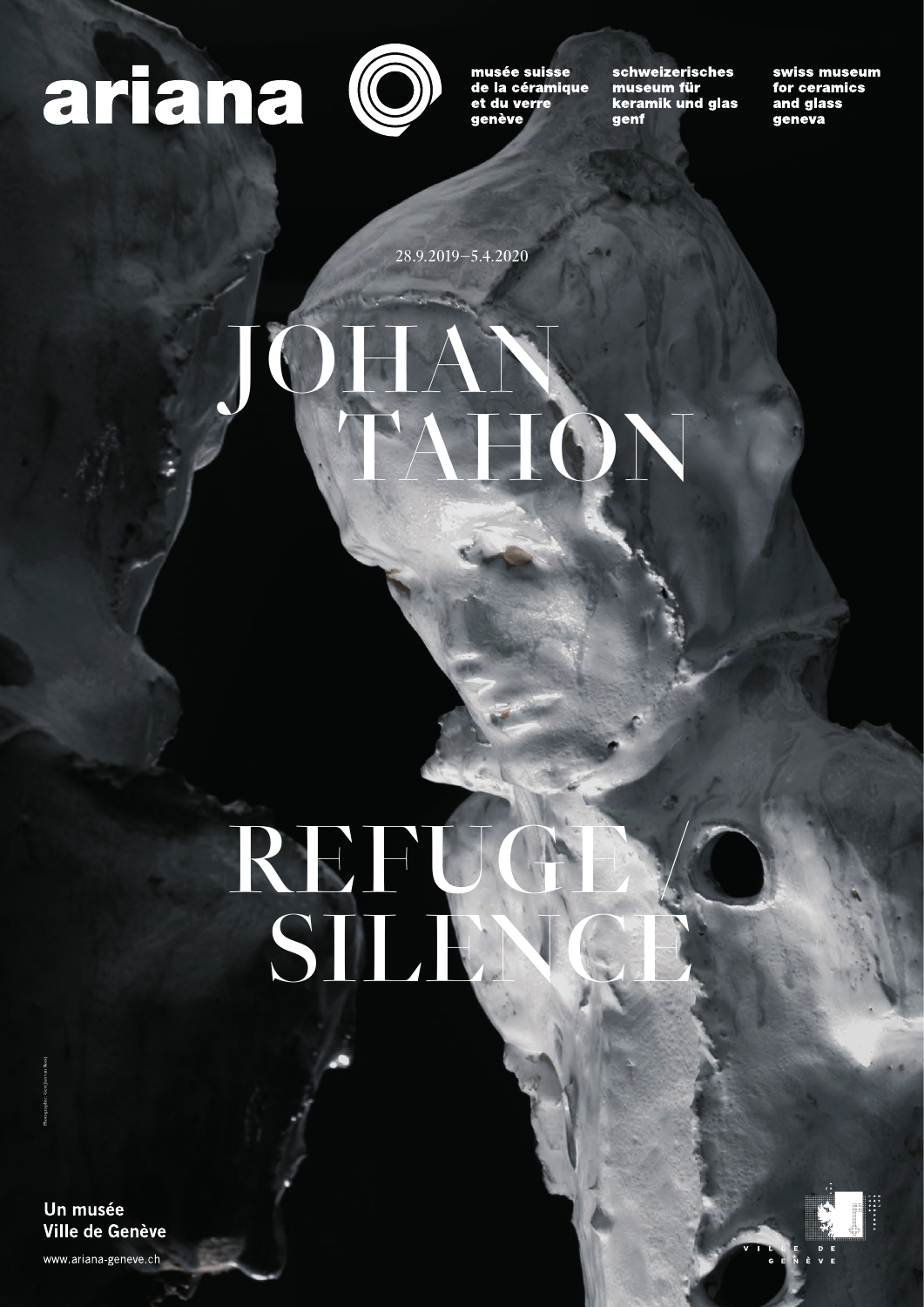



musée suisse de la céramique et du verre genève

schweizerisches museum für keramik und glas genf

swiss museum for ceramics and glass geneva

**Press Kit 16 September 2019** 

## **Johan Tahon REFUGE/SILENCE Musée Ariana, 28 September 2019 – 5 April 2020**

**Press visits on request only Exhibition preview Friday 27 September 2019 at 6pm** 

Musée Ariana Swiss Museum for Ceramics and Glass 10, avenue de la Paix 1202 Geneva - Switzerland

**Press kit available at "Presse":** www.ariana-geneve.ch **Visuals, photos on request:** laurence.ganter@ville-ge.ch



**Un musée Ville de Genève**  www.ariana-geneve.ch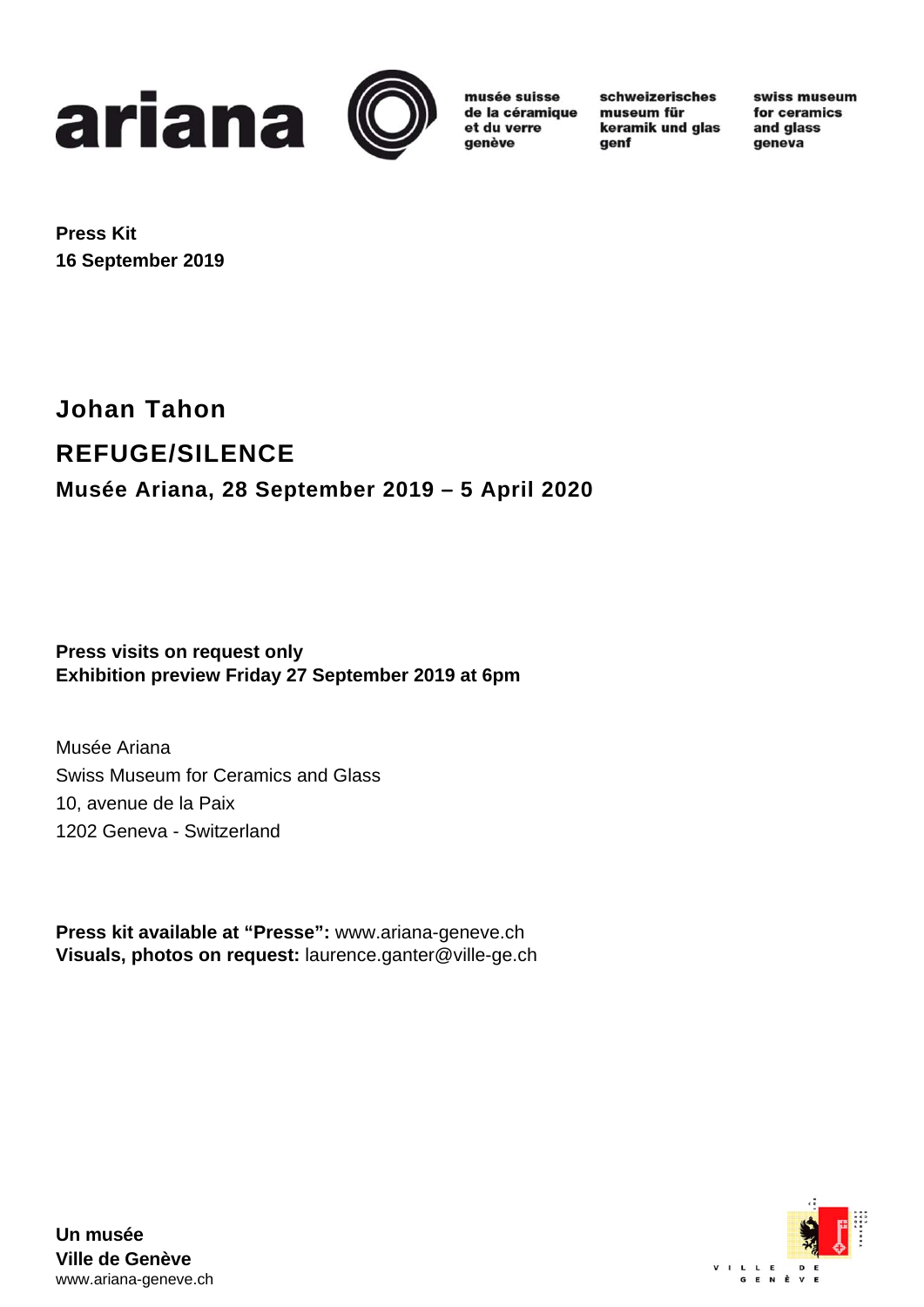### **Johan Tahon REFUGE/SILENCE Musée Ariana, 28 September 2019 – 5 April 2020**

#### **CONTENTS**

| <b>Johan Tahon. REFUGE/SILENCE</b> | p.3<br>p. 4 |
|------------------------------------|-------------|
| <b>Biography of Johan Tahon</b>    |             |
| <b>Events</b>                      | p. 8        |
| <b>Practical information</b>       | p. 9        |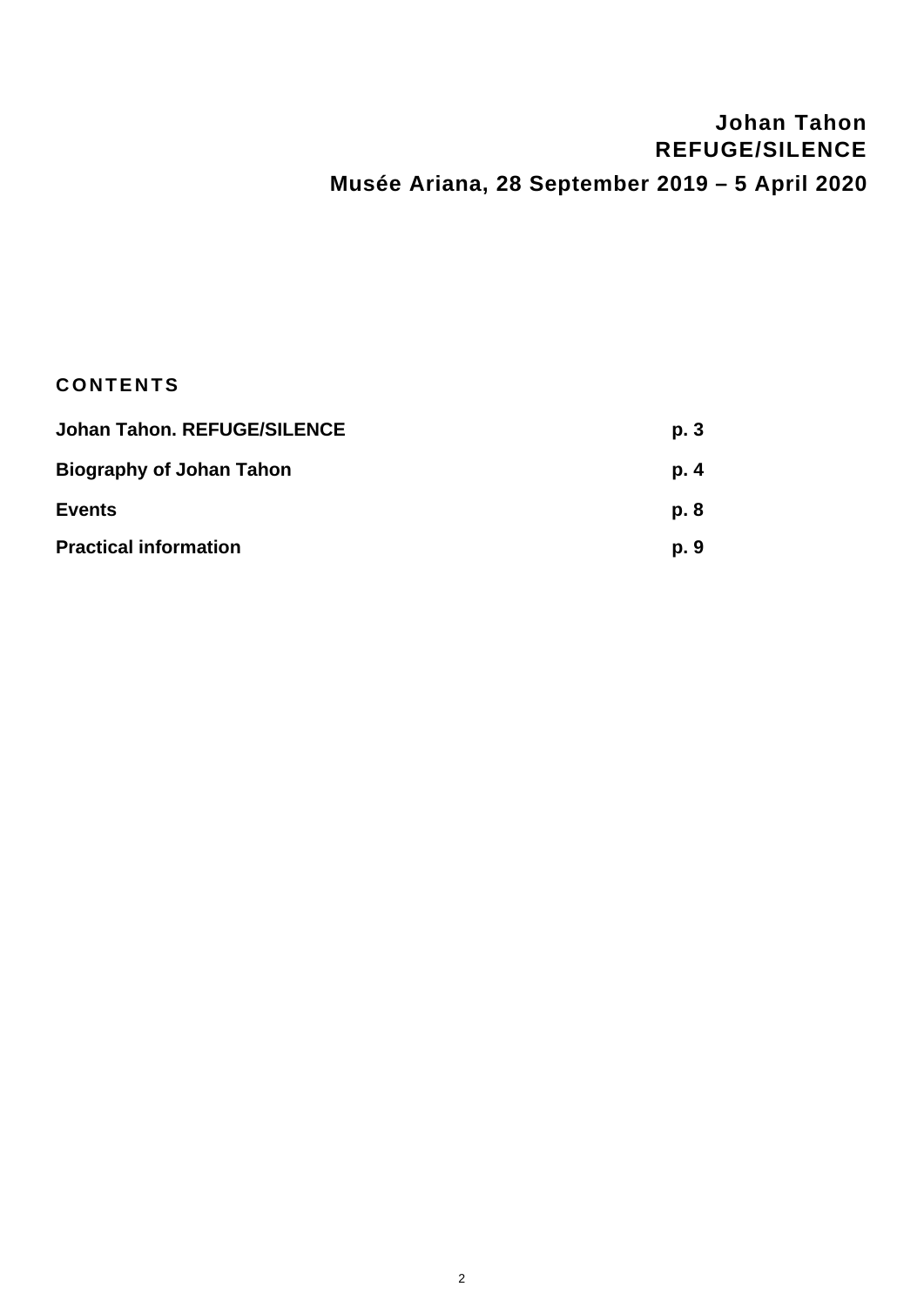#### **Johan Tahon REFUGE/SILENCE**

#### **Musée Ariana, 28 September 2019 – 5 April 2020**

#### **J OHAN T AHON . REFUGE/SILENCE**

**The Musée Ariana is proud to present Johan Tahon. REFUGE/SILENCE, in partnership with the Kunstforum gallery in Solothurn, from 28 September 2019 to 5 April 2020 in the space dedicated to contemporary creation. Johan Tahon, internationally renowned Belgian artist, is exhibiting a strong and committed body of work that reveals his deep connection with the ceramic medium.** 

In the space devoted to contemporary creation, visitors enter a mystical world inhabited by hieratic monks, leading them into a second gallery where, in addition to the figures, pharmacy jars or *albarelli* are displayed. A direct reference to the history of faience, the ointments, powders and medicines contained in such vessels were intended to heal both body and soul.

#### **A sensitive oeuvre reflecting the human condition**

Johan Tahon's oeuvre evolves in an original and individual way. Far removed from utilitarian ware, his work belongs to the lineage of the ceramic figure, human or animal, that inspired the most ancient terracotta pieces.

Tahon's ceramic sculpture is powerful and expressive. His figures go straight to the essential, seeking neither to seduce nor to deceive; they express the density and complexity of the human condition. The unsmoothed moulding marks, the holes that introduce a permeability between interior and exterior, the almost cicatrising coating of immaculate white glaze are all characteristic features of a corpus of work that oscillates between rusticity and refinement, whispering and silence.

His figures both express the artist's emotions and reflect the complexity of the world. They attract and disturb us, are tormented and silent, raw and sensitive, towering above us with their monumental scale, and yet remain our clay brothers and sisters.

#### **Rooted in the art of the past**

Tahon's openly contemporary practice is coupled with a marked taste for the art of the past. Medieval woodcarving, Ottoman Iznik ceramics, Flemish painting or, from a later period, the sculpture of Auguste Rodin (1840-1917) and Wilhelm Lehmbruck (1881-1919) are more than just direct sources of inspiration; these references anchor and nurture the artist and his creativity. Passionate about Italian maiolica and Hispano-Moorish ware and a collector himself, Johan Tahon's works permeate the Musée Ariana's showcases of antique faience, in a rich dialogue between history and contemporary art.

#### **Shared curatorship and a publication**

This show has been organised by Anne-Claire Schumacher, exhibition curator and head curator of the Musée Ariana, in partnership with the gallerist Hanspeter Dähler of the Kunstforum Solothurn.

The monograph *Johan Tahon. REFUGE / SILENCE,* in French and English, retraces the artist's fascinating career and presents his most recent works. Anthony Girardi, Anne-Claire Schumacher and Marie-Émilie Fourneaux have all contributed to this publication.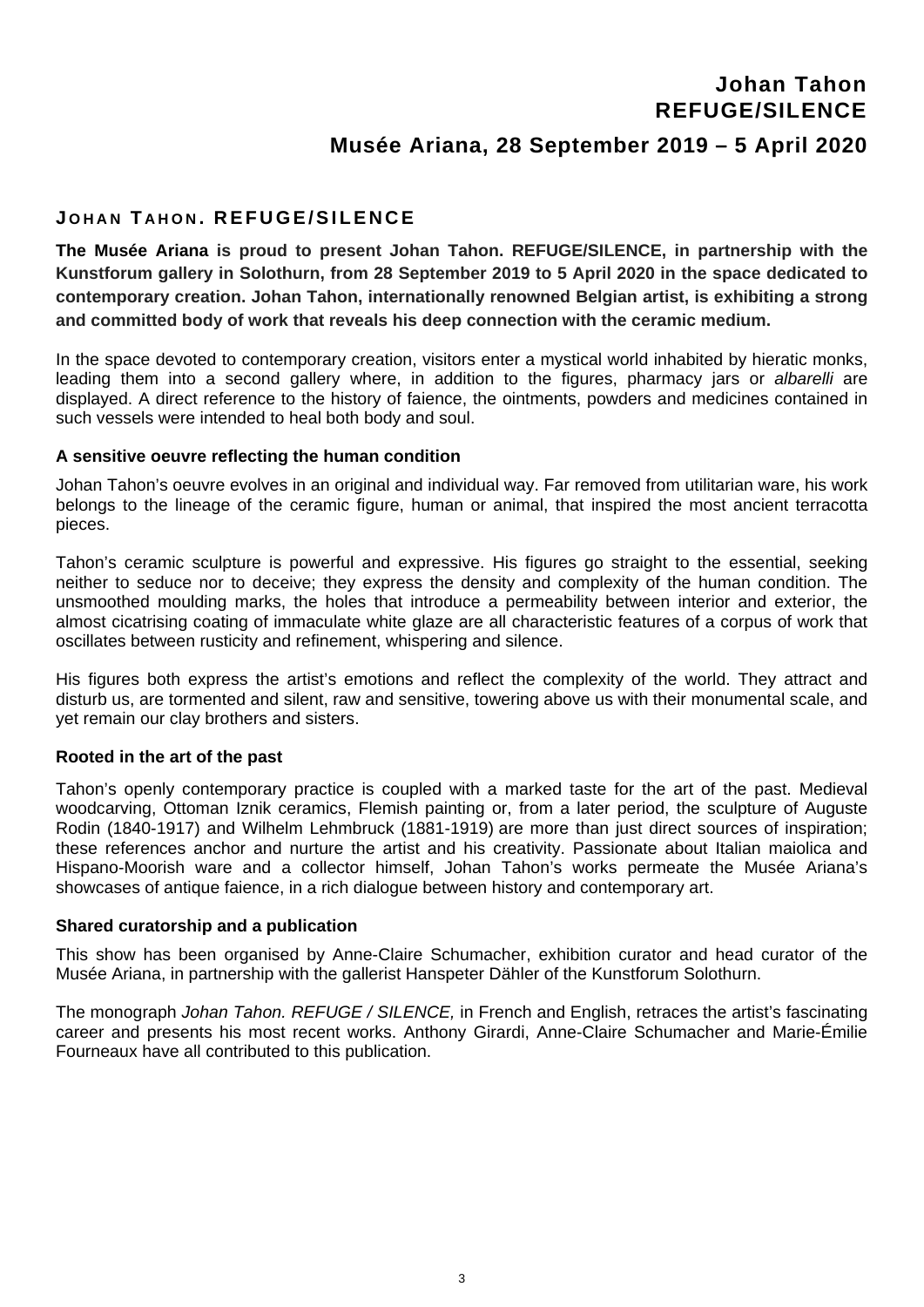#### **B IOGRAPHY OF J OHAN T AHON**

Johan Tahon was born in Menen (Belgium) in 1965. He lives and works in Belgium and Switzerland. He studied sculpture at the Ghent Royal Academy of Fine Arts (BE).

Since 1994, Johan Tahon has exhibited his work on a regular basis in Belgium as well as abroad. In 1996, he caught the attention of Belgium's most influential curator and museum director Jan Hoet (e.g. Documenta 9), who made it possible for Tahon to interact with world-class artists in the internationally renowned exhibition *De Rode Poort* at the Ghent Museum of Contemporary Art (alongside artists like Luc Tuymans, Vito Acconci and Sam Taylor-Wood). From then on, Tahon started exhibiting his work at different galleries and in prominent museums across Europe, either solo or in conjunction with, for example, Ilya Kabakov, Günther Förg, Tony Cragg and Stephan Balkenhol.

He has taken part in major exhibitions such as at Beaufort (Ostend, BE) and Lustwarande (Tilburg, NL) and exhibited his sculptures at places like the Ministry of Finance (The Hague, NL), the Gerhard Marcks Haus (Bremen, DE), the Academia Belgica (Rome, IT), the courtyard of the Topkapi Palace (Istanbul, TR), the Kennedy Center for the Performing Arts (Washington DC, USA) and the Istanbul Biennial (TR).

Tahon's sculptures also form part of important public and private collections.

#### **SOLO EXHIBITIONS (selection since 2013)**

#### **2018**

*Wir Überleben das Licht* (with the poems of Till Lindemann, lead vocalist of the German rock band Rammstein), Bonnefantenmuseum, Maastricht, The Netherlands

#### **2017**

*Monk*, (curated by Tanya Rumpff), Nationaal Keramiek Museum Princessehof, Leeuwarden, The **Netherlands** 

*Oh You've Got Blue Eyes Oh You've Got Green Eyes Oh You've Got Pink Eyes Oh You've Got Black Eyes*, Gerhard Hofland, Amsterdam, The Netherlands (duo exhibition with Koen Delaere) *Carte Blanche* (Johan Tahon in combination with outsider artists, curated by Emma van Proosdij), Galerie Atelier Herenplaats, Rotterdam, The Netherlands

#### **2016**

*Elimart*, ELIM, Center for Psychotherapy and Art, Kapellen, Belgium *Landscape, Form and Psyche*, Gerhard Hofland, Amsterdam, The Netherlands *Metanoia*, duo exhibition with Alexander Tinei, Galerie Dukan, Leipzig, Germany

#### **2015**

*Weiß / White*, Vila Goecke, Krefeld, Germany *Sprinkler*, Galerie Dukan, Paris, France *Nagyobb az Istennél*, duo exhibition with Alexander Tinei, Deák Galéria, Budapest, Hungary

#### **2014**

*Circular Song*, Galerie Van De Weghe, Antwerp, Belgium *Adorant*, Gerhard Hofland, Amsterdam, The Netherlands *The albarelli will travel*, first stop at De Coöperatieve, Hasselt, Belgium *Albarelli (for all sores)*, Valerie Traan, Antwerp, Belgium

#### **2013**

*Sculptor drawings and graphic arts from the collection of Johan Tahon in combination with his own artworks*, Museum Beelden aan Zee, The Hague, The Netherlands *Grave Souls and Secrets*, Contemporary Art Centre Odapark, Venray, The Netherlands *Almond*, Envoy Enterprises, New York, USA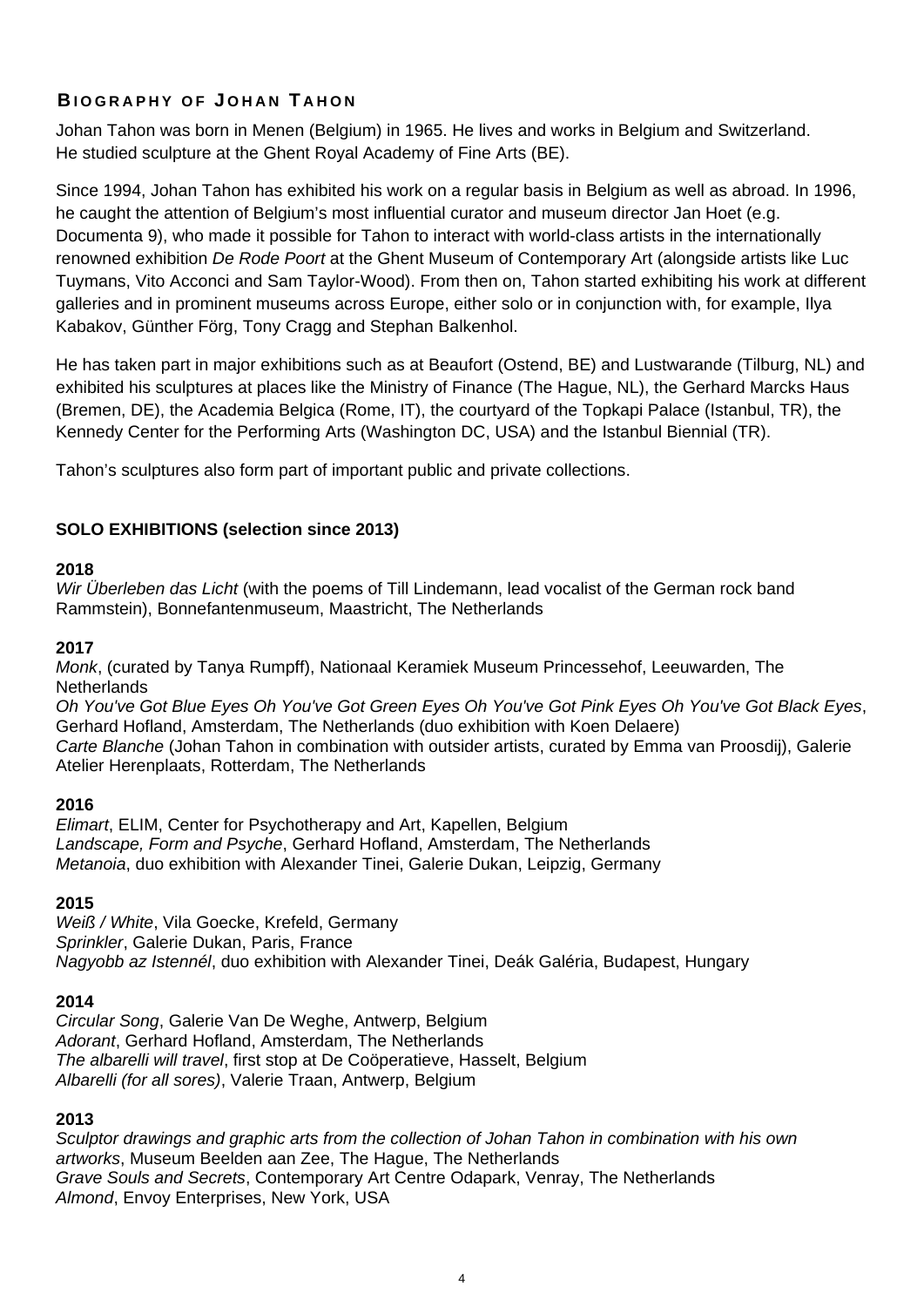#### **GROUP EXHIBITIONS (selection since 2015)**

#### **2017**

*Ecce Homo* (with e.g. Luc Tuymans, Dirk Braeckman, Michaël Borremans…, curated by Yasmine Geukens, Marie-Paule De Vil, Marion de Cannière and Eric Rinckhout), different locations in the city, Antwerp, Belgium

*Uit het nest geroofd*, CC De Steiger, Menen, Belgium

*Lee Ranaldo: Lost Ideas* (with e.g. Daniel Johnston, Kim Gordon, Raymond Pettibon, Chad VanGaalen…, curated by Lee Ranaldo and Jan Van Woensel), Municipal Museum and CC De Steiger, Menin, Belgium *Bastion 10* (in collaboration with S.M.A.K.), Oude Leielaan 10, Menin, Belgium

*The Fifth Element* (with e.g. Jannis Kounellis, Tony Cragg, Wim Delvoye…, curated by Hasan Bülent Kahraman), Sanatçılar Parkı, Istanbul, Turkey

*Weiss* (with e.g. Willy De Sauter, Johannes Nagel…), Kunstforum Solothurn, Solothurn, Switzerland *Strong Waters*, Rossicontemporary, Brussels, Belgium

*Clair Lieu*, Das Grosse Haus – Südschule, Viersen-Dülken, Germany

*Emulate | (Ne) Plus Ultra State: 'Take Away Collection'*, (curated by Jesse Kirschner and Jesse Howard), SCHUNK\*, Heerlen, The Netherlands

*Ton Scherben Steine* (Clay Shards Rocks) (with e.g. Leiko Ikemura, Gert und Uwe Tobias, Elmar Trenkwalder…), Thomas Rehbein Galerie, Cologne, Germany

#### **2016**

*The collection* (curated by Jan Van Woensel), The Underground School of Contemporary Art (USCA), Antwerp, Belgium

*De Generaties*, De Markten, Brussels, Belgium

*Human Condition* (with e.g. Marlene Dumas, Ed Templeton, Polly Borland, Robert Mapplethorpe…, curated by John Wolf), West-Adams, Los Angeles, USA

*Ubi Sunt*, town cemetery, Tielt, Belgium

*LUSTER - Clay in Sculpture Today*, Fundament Foundation at Park De Oude Warande, Tilburg, The **Netherlands** 

*Menin Road/Ypernstrasse - Landscape, Form & Psyche* (with e.g. Edward Lipski, Renato Nicolodi, Claire Fontaine, Jananne Al-Ani, Eva Kot'átková, Bruce Nauman…, curated by Johan Tahon), Along the road from Menin to Ypres, Belgium

*Scaldis* (with e.g. Panamarenko, Michaël Borremans, Patrick Van Caeckenbergh, Honoré d'O…, curated by Johan Tahon), city centre of Oudenaarde, Belgium

*Het Verbeelde Weste*n, Residence of the Belgian Ambassador, The Hague, The Netherlands *Cabinet d'Amis: The Accidental Collection of Jan Hoet* (with e.g. Mario Merz, Joseph Beuys, Marlene Dumas, Juan Munoz…, curated by Katerina Gregos), Art Brussels, Brussels, Belgium *Main d'oeuvre*, SHOWROOM - Sint-Lucas, Antwerp, Belgium & Plantin Moretusmuseum, Antwerp, **Belgium** 

*(le) SILENCE voor mijn vader / for my father*, Valerie\_traan, Antwerp, Belgium *Ceramix - Ceramic art from Gauguin to Schütte*, Maison Rouge, Paris, France & Cité de la céramique, Sèvres, France

#### **2015**

*Mapping Venice* (in partnership with Sint-Lucas Antwerp), Arsenale, Venice, Italy *Ceramix - Ceramic art from Gauguin to Schütte*, Bonnefantenmuseum, Maastricht, The Netherlands *Main d'oeuvre (within the context of 20 years Ergo Pers)*, Gemeentemuseum, The Hague, The **Netherlands** 

*In Transitie - Kunst & Zwalm*, different locations in Zwalm, Belgium

*Veldwerk* (Jubilee exhibition, 25th anniversary Kunstvereniging Diepenheim), Drawing Centre, Diepenheim, The Netherlands

*Beeld* (compiled by Karel Schampers and Joost Declercq), Amsterdam Art Fair Kunsthal Citroën, Amsterdam, The Netherlands

*Werk op papier van Belgische beeldhouwers* (in parallel with Vormidable Den Haag Sculptuur), Galerie Maurits van de Laar, The Hague, The Netherlands

*Works on paper*, Galerie Van De Weghe , Antwerp, Belgium

*Amsterdam Trail*, Spiegelkwartier, Amsterdam, The Netherlands

*Main d'oeuvre (within the context of 20 years Ergo Pers)*, Roger Raveelmuseum, Machelen, Belgium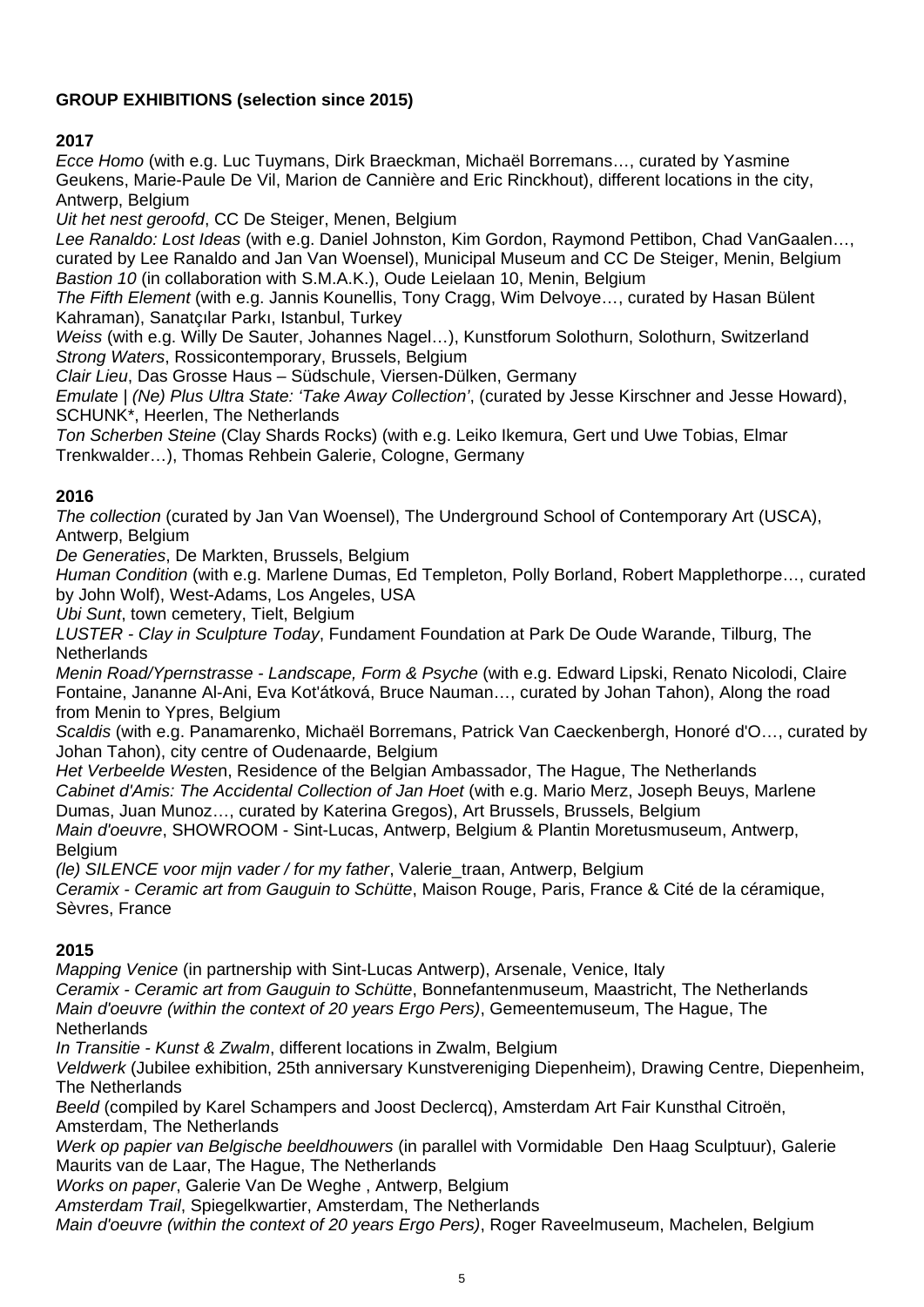*Verhelst XL*, Theater aan het Spui, The Hague, The Netherlands *The Hague Sculpture – sculpture of Flanders* (within the context of 20 years of cultural collaboration between The Netherlands and Flanders), Lange Voorhout, The Hague, The Netherlands *Sculpture of Flanders* (within the context of 20 years of cultural collaboration between The Netherlands and Flanders), Museum Beelden aan Zee, The Hague, The Netherlands *Self-portraits / Reflections*, CC De Steiger, Menen, Belgium *In Search of Meaning - The human image in a global perspective (with e.g. Juan Muñoz, Marc Quinn,* Antony Gormley..., curated by Anne Berk), Museum de Fundatie, Zwolle, The Netherlands *No walls* (within the context of 20 years of cultural collaboration between The Netherlands and Flanders, curated by Bob Smits), Fenix Loods, Rotterdam, The Netherlands

#### **PUBLIC ASSIGNMENTS**

*Noord* (2014), CGG, Oudenaarde, Belgium *ZON (SUN) Anima/Animus* (2013), Ostend, Belgium *Kamer Van Kwarts* (2012), AZ Damiaan, Ostend, Belgium *Offer* (2011), Schwerte, Germany *Heros* (2011), Zwalm, Belgium *The Meeting and the Soul* (2010), Belgian Consulate, Istanbul, Turkey *Arche* (2010), Katholieke Hogeschool, Kortrijk, Belgium Design of the Magister Artium Gandensis trophy (2010) for the KASK, Ghent, Belgium Design of the award for the Culture Prizes of the Flemish Community (2009-2011) *Mediaan* (2009), CBS Heerlen, The Netherlands *Perseus* (2009), Europlanetarium, Genk, Belgium *New Seismo* (2009), Ministry of Finance, The Hague, The Netherlands *Sterrenberg (Atari)* (2008), Zorgcentrum Bergh, Roermond, The Netherlands *Amorfia* (1996-2004), Universitair Ziekenhuis Antwerpen, Antwerp, Belgium *Natal* (2004), Market Square Menen, Belgium *H* (2002), Museum am Dom, Wurzburg, Germany *Kepler* (2000), Academisch Ziekenhuis, Sint Blasius, Dendermonde, Belgium *Universus (V.M.Z.)* (1998), Markt, Oudenaarde, Belgium *Dirty Snowball* (1997), Stichting George Grard, Gijverinkhove, Belgium (1996), Conferentie Centrum Montil, Essene, Belgium

#### **PUBLIC COLLECTIONS**

Achmea Kunstcollectie, Zeist, The Netherlands Albert Heijn Kunststichting, The Netherlands Musée Ariana, Geneva AMC, Amsterdam, The Netherlands Bonnefantenmuseum, Maastricht, The Netherlands BPD Kunstcollectie, Hoevelaken, The Netherlands Centre de la Gravure et de l'Image Imprimée, La Louvière, Belgium CerModern, Ankara, Turkey Dexia, Brussels, Belgium Flemish Community, Brussels, Belgium Flemish Parliament, Brussels, Belgium Gemeentemuseum (GEM), The Hague, The Netherlands Internationales Kunstzentrum Ostbelgien (IKOB), Eupen, Belgium Interpolis, Tilburg, The Netherlands Istanbul Modern, Istanbul, Turkey Iznik Foundation, Istanbul, Turkey Kadir Has University, Istanbul, Turkey Keramiekmuseum Princessehof, Leeuwarden, The Netherlands Mu.ZEE, Ostend, Belgium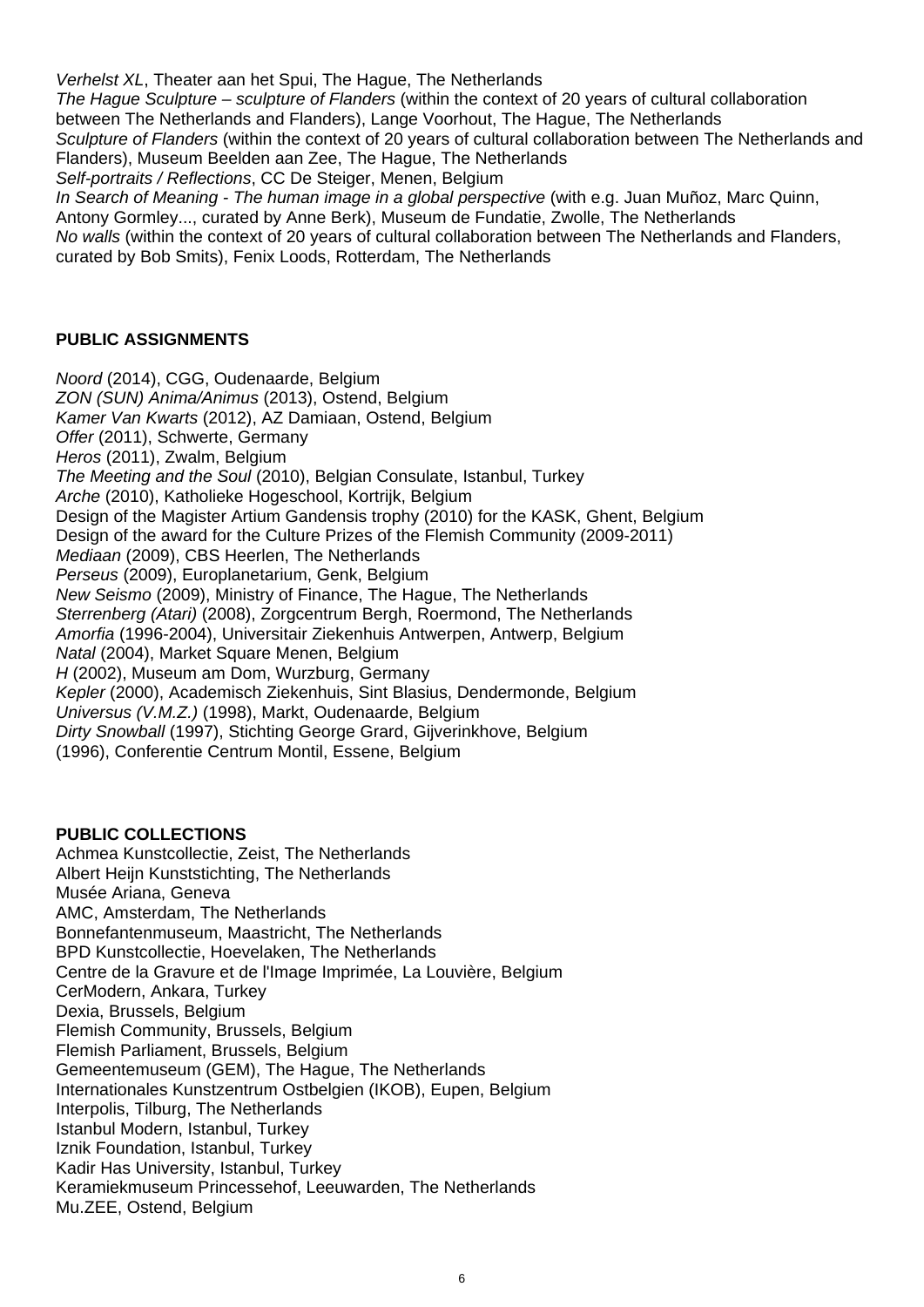Municipal Collection, Lokeren, Belgium Museum Beelden aan Zee, Scheveningen, The Netherlands Museum Constant Permeke, Jabbeke, Belgium Museum für zeitgenössische Kunst und Design (MARTa), Herford, Germany Museum voor Hedendaagse Kunst (M HKA), Antwerp, Belgium MOU, Oudenaarde, Belgium (between Keramiekmuseum and Mu.ZEE) Nederlandsche Bank, Amsterdam, The Netherlands Provincie Oost-Vlaanderen, Ghent, Belgium Provincie West-Vlaanderen, Belgium SCHUNCK\*, Heerlen, The Netherlands Stedelijk Museum, Amsterdam, The Netherlands Stedelijk Museum Het Domein, Sittard, The Netherlands Stedelijk Museum voor Actuele Kunst (S.M.A.K.), Ghent, Belgium Tourism Flanders, Belgium Universitair Hospitaal Antwerpen, Antwerp, Belgium Vanhaerents Art Collection, Brussels, Belgium Zorgcentrum Mesen, Mesen, Belgium

#### **SELECTED BIBLIOGRAPHY**

De Baere, B. (1997). *Johan Tahon in gesprek met Bart De Baere*, in: Fragmenten, Waregem: Art Box. De Baets, I. (2001). *Stellar Octopus, Simulacra [Time - Fetishes]*, Otegem: Deweer Art Gallery. Demeester, A., Verhelst, P. & Clompen, E. (2001). *Johan Tahon - Stellar Octopus*, Stad Lokeren. Deseyve, Y. (2010). *ES. Überlegungen zu symbolistischen Strukturen im Werk von Johan Tahon*, in: Der Traum des Bildhauers: Johan Tahon, Bremen: Gerhard-Marcks-Stiftung.

De Pondt, P. (2008). *Alles wat blijft moet worden: het atelier als kraamkamer van de kunst*, in: Observatorium, Antwerpen: Ludion.

Gheeraert, M-A. & Grard-Van Mieghem, F. (1999). *George Grard - Johan Tahon*, Oostkamp: Stichting Kunstboek

Hartog, A. (2010). Das Lesen im Zusammenhang. Beobachtungen zu Johan Tahon. in: *Der Traum des Bildhauers: Johan Tahon.* Bremen: Gerhard-Marcks-Stiftung.

Hoet, J. (1998). *In Fluïdum. Sila*, Olsene: KoreFigur.

Kahraman, H.B. (2012). *Man's elegy to himself: Law, sacrifice and art.* in: White Seeders. Istanbul: İmak Ofset.

Salt and Ice (2013), Gent: Möbius Publications

Smets, F. (2008). *Het volmaakt gebrekkige*, in: Leoniden 8, tent. cat., Kasteel ter Dolen, Helchteren: drukkerij Haletra.

Teeuwisse, J., Roelstraete D., Verhelst P., Van Cauteren P. & De Baets I. (2006). *IF/ Johan Tahon*, tent. cat., Scheveningen, Museum Beelden aan Zee, Tielt: Lannoo.

van den Bussche, W. (2002). *Johan Tahon te gast bij Constant Permeke*, Oostkamp: Stichting Kunstboek. Van Mulders, W. (2008). *Johan Tahon: een eeuwig fluïdum*, in: Observatorium, Antwerpen: Ludion.

Verhelst, P. (2008). *De zoo van het denken*, in: Observatorium, Antwerpen: Ludion.

Verhelst, P. (2000). *Revelations/Illumination/Visions/Tahon*, Otegem: Deweer Art Gallery, Wittocx, E. & Stubbe, E. (2000). *Johan Tahon: Tideride-Mindfield*, Amsterdam: Vlaams Cultuurhuis de Brakke Grond.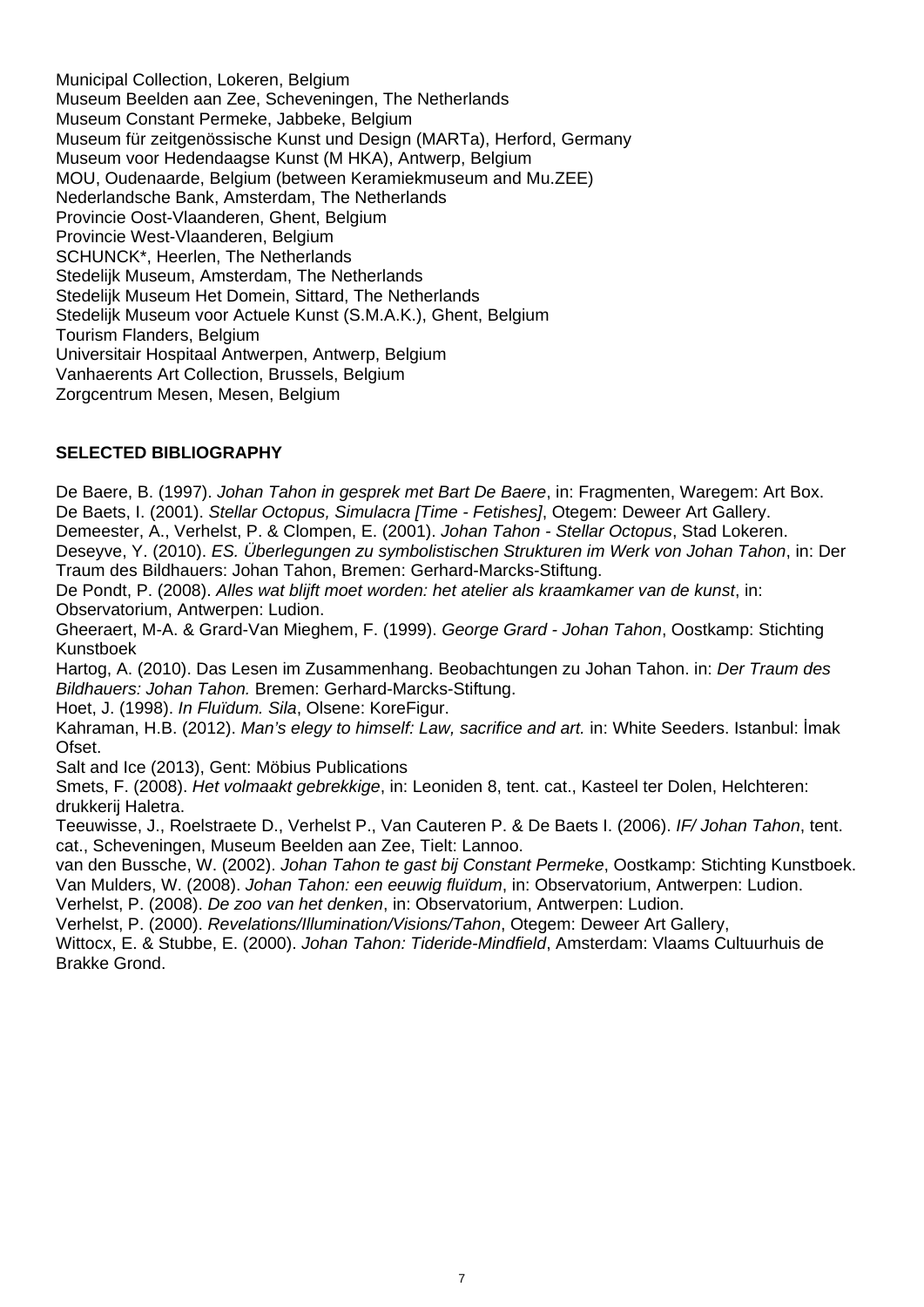#### **EVENTS**

**Publication**  Anthony Girardi, Anne-Claire Schumacher and Marie-Émilie Fourneaux *Johan Tahon. REFUGE / SILENCE,* French / English, 2019, CHF 28.-

#### **Guided tours**

Sundays 29 September at 2pm in the presence of the artist, 6 October at 2pm, 3 November, 1 December 2019, 2 February, 8 March at 11am and 5 April 2020 at 2pm Free admission

#### **Guided tours on request**

In French, English or German Fee payable, pre-booking required

#### **Descriptive and tactile tour for blind and visually-impaired persons**

Tuesday 15 October 2019 at 2.30pm and 10 March 2020 at 10am Free admission, pre-booking required